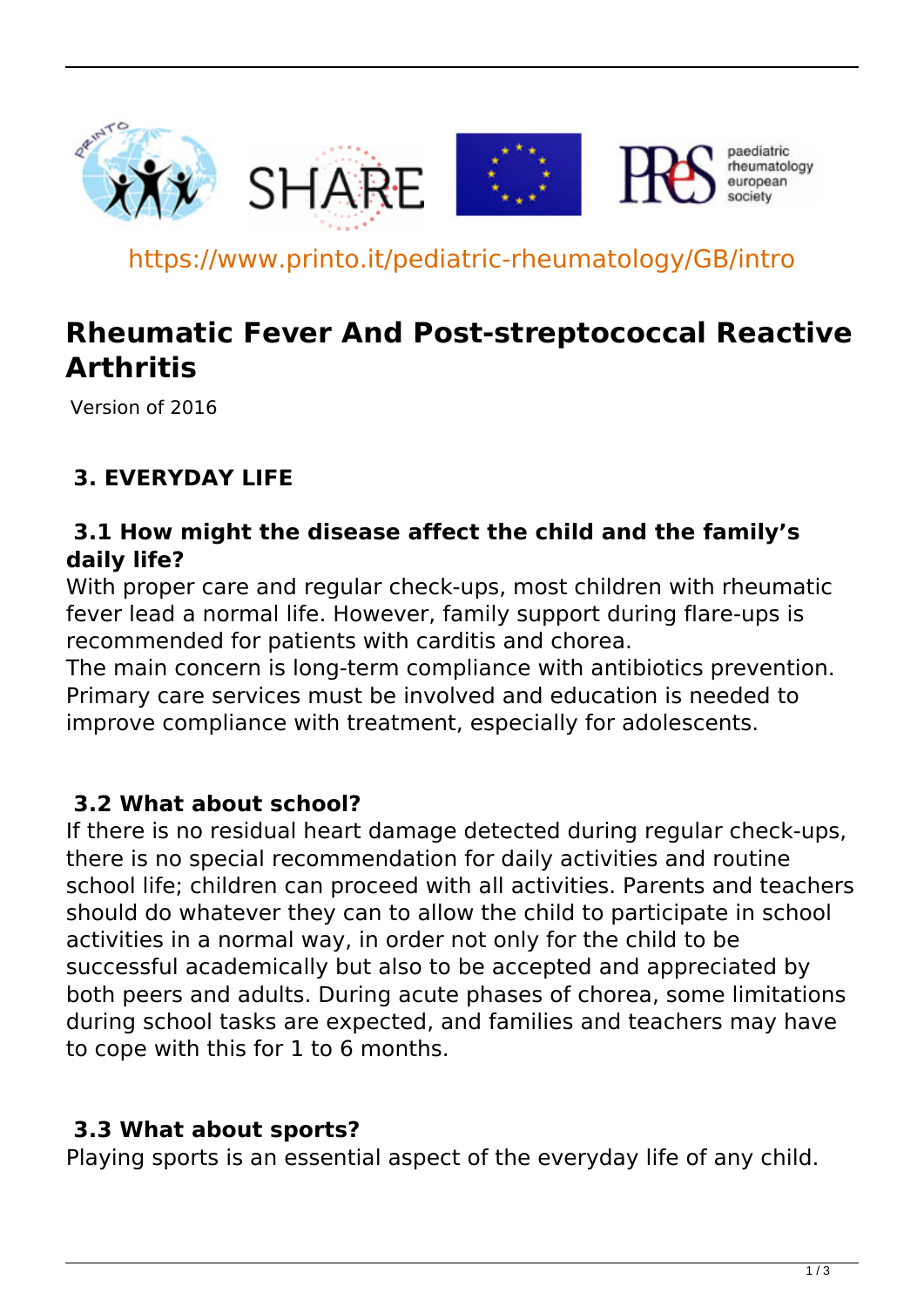One of the aims of therapy is to allow children to conduct a normal life as much as possible and to consider themselves not different from their peers. All activities can therefore be performed as tolerated. Nevertheless, restricted physical activity or bed rest may be necessary during the acute phase.

## **3.4 What about diet?**

There is no evidence that diet can influence the disease. In general, the child should enjoy a balanced, normal diet for his/her age. A healthy, well-balanced diet with sufficient protein, calcium and vitamins is recommended for a growing child. Overeating should be avoided in patients taking corticosteroids because these drugs may increase appetite.

# **3.5 Can climate influence the course of the disease?**

There is no evidence that climate can affect the disease manifestations.

## **3.6 Can the child be vaccinated?**

The physician should decide which vaccines the child can receive, considering case by case. Overall, vaccinations do not appear to increase the disease activity and do not cause severe adverse events in patients. However, live-attenuated vaccines are generally avoided because of the hypothetical risk of inducing infection in patients receiving high dose immunosuppressive drugs or biologic agents. Nonlive composite vaccines appear to be safe in patients, even those receiving immunosuppressive drugs, although most studies cannot fully assess rare vaccination-induced harm.

A patient on high dose immunosuppressive drugs should be advised by their physician to measure pathogen-specific antibody concentrations after vaccination.

# **3.7 What about sexual life, pregnancy, birth control?**

There are no restrictions on sexual activity or pregnancy due to the disease. Nevertheless, all patients taking medications should be very careful about the possible effects of these drugs on a foetus. Patients